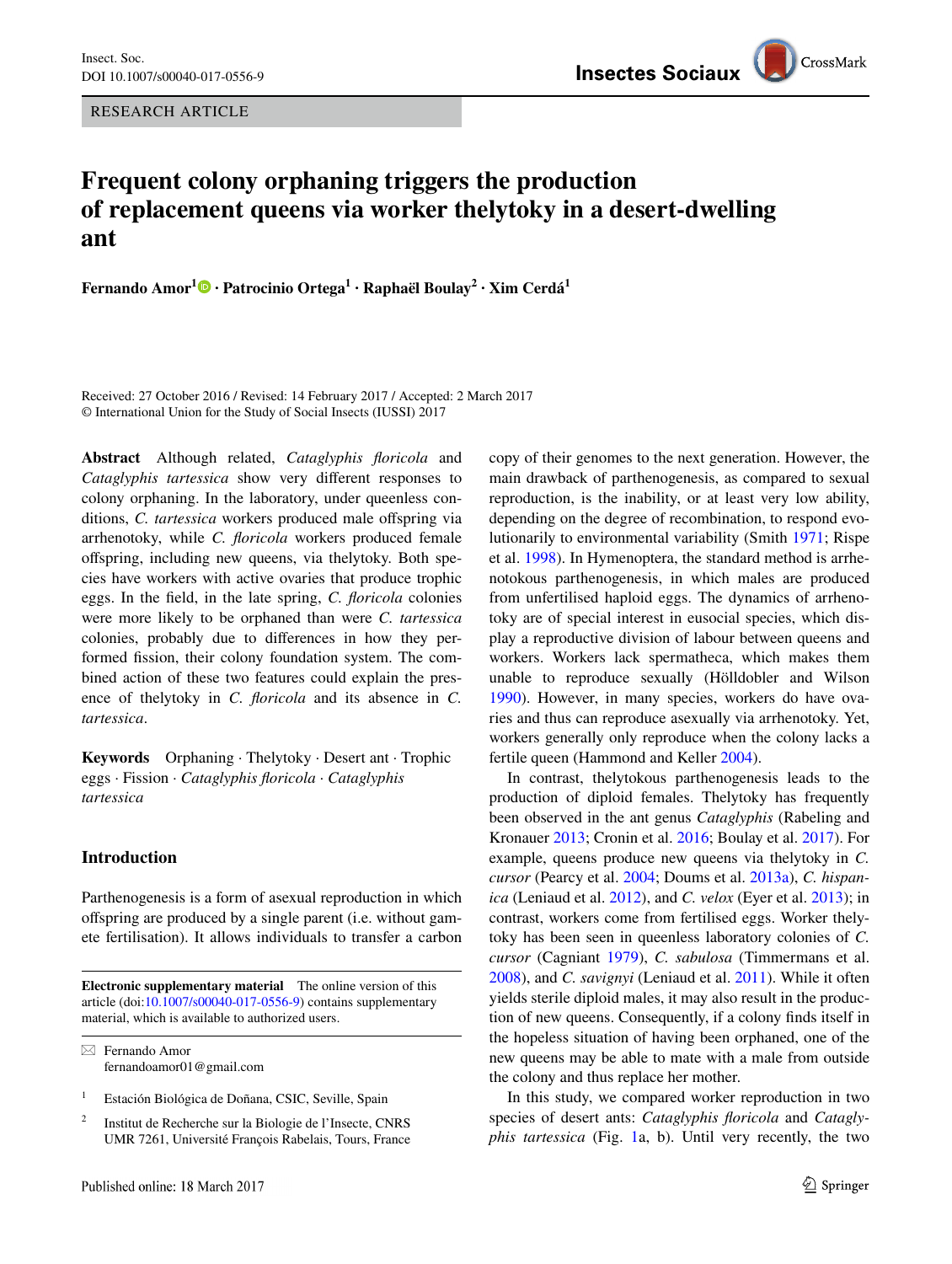<span id="page-1-0"></span>**Fig. 1** Offspring production in *C. tartessica* and *C. floricola*. Workers of *C. tartessica* (**a**) and *C. floricola* (**b**). Mean number (±SE) of females (*black dots, plain lines*) and males (*white dots, dotted lines*) in queenright (QR) and queenless (QL) groups of *C. tartessica* (**c**) and *C. floricola* (**d**). Number of individuals produced in (**e**) *C. tartessica* QR (*plain symbols* females) and QL groups (*open symbols*—males) and in (**f**) *C. floricola* QR (*plain symbols* females) and QL groups (*open symbols*—females)



were considered to be different morphs of the same species. However, recent molecular analyses have revealed that gene flow between them ended about 1 million years ago, providing evidence for their status as two distinct species (Jowers et al. [2014;](#page-4-10) Amor and Ortega [2014\)](#page-4-11). Both are monogynous and nearly monandrous. They disperse by fission. In the case of *C. tartessica*, a mother colony splits to produce one daughter colony and, on rare occasions, two (Amor et al. [2011b\)](#page-4-12). Whether colony fission in *C. floricola* follows the same pattern is unknown. Because the ants disperse on foot, the queens' wings have become non-functional: both species produce flightless queens. There are two different queen morphs: brachypters and ergatoids. The former sheds its short, non-functional wings just after mating, while the latter is permanently wingless (Amor et al. [2011b](#page-4-12)).

### **Materials and methods**

Between 2010 and 2014, we collected 10 colonies of *C. floricola* and 19 colonies of *C. tartessica* from Doñana National Park (southwestern Spain). They were brought to the laboratory, where the number of adults and pupae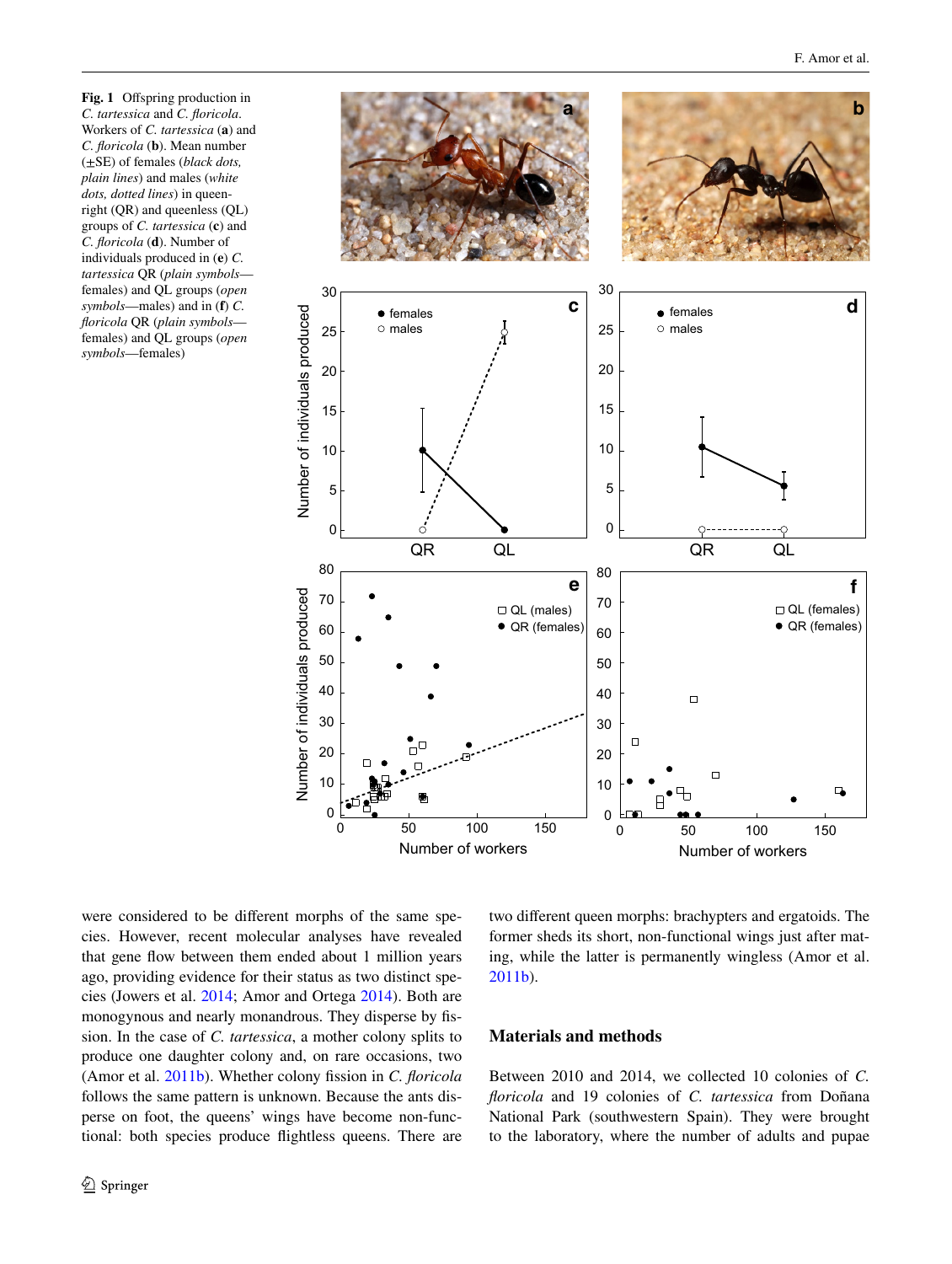was counted. Colonies were placed in Petri dishes and had access to water and food (honey and mealworms). They were exposed to 10–14 h of natural light per day and temperatures from 15 to 30°C, depending on the time of year. These conditions reflected those experienced by the species in the field (Amor et al. [2011a\)](#page-4-13).

Each colony was divided into two groups with approximately the same number of workers; they were given no brood (i.e. no eggs, larvae, or pupae). One group contained the mother queen (queenright, QR), while the other was queenless (QL). The *C. floricola* QR and QL groups contained  $46.60 \pm 6.81$  and  $55.20 \pm 7.69$  workers (mean  $\pm$  SE, *n*=10), respectively. The *C. tartessica* QR and QL groups contained  $37.47 \pm 2.49$  and  $37.84 \pm 2.30$  workers (mean $\pm$ SE,  $n=19$ ), respectively. Both groups' offspring production was monitored for 1 year. Additionally, we utilised 17 colonies of *C. floricola* and 5 colonies of *C. tartessica* that were queenless upon collection.

To characterise the fission process in *C. floricola*, we mapped all the colonies found in an area of  $675 \text{ m}^2$  $(27 \times 25 \text{ m})$  in May 2016 in Doñana Natural Park. The site was monitored twice a week for 1 month. We recorded the occurrence of social transport between nests, which was considered to be a sign of colony fission. Once social transport ceased, the mother and daughter colony (colonies) were excavated. The number of colony members was counted in the laboratory (Supplementary material 1). We also dissected a total of 405 *C. floricola* workers (141 workers from 7 mother colonies and 264 workers from 9 daughter colonies) and 101 *C. tartessica* workers (from 3 randomly chosen colonies). The presence of yellow bodies indicates recent egg laying (Gobin et al. [1998\)](#page-4-14). In our statistical analyses, we used the presence/absence (1 vs 0) of yellow bodies.

Additionally, between 2010 and 2016, we collected, as a field study of orphaning, 26 *C. floricola* colonies and 101 *C. tartessica* colonies from Doñana National Park to assess the frequency of orphaning in nature. The number of colony members was counted in the laboratory.

We compared offspring production in *C. floricola* and *C. tartessica* under QR and QL conditions, as well as the number of developed oocytes per worker between mother and daughter colonies of *C. floricola* (i.e. colonies undergoing fission). To this end, we carried out two linear models in R (v. 2.14.1) (R Core Team [2012\)](#page-5-4). Nonparametric statistical analyses were carried out using STATISTICA 12 software.

### **Results**

In the laboratory, female offspring (workers and queens) were produced in 18 of the 19 QR groups of *C. tartessica* but not in any of the QL groups. In contrast, male offspring were produced in all the QL groups but not in any of the QR groups (Fig. [1](#page-1-0)c). The number of females produced in the QR groups ranged between 0 and 72 and did not vary with worker number (Fig. [1e](#page-1-0); linear model:  $F_{1,17}=0.341$ ;  $P=0.567$ ). 14 of the 474 females produced in the 18 QR groups were queens (i.e. 3%); the others were workers. Only one male was produced in the QR groups. The number of males produced in the QL groups ranged between 2 and 23 and increased significantly with worker number (Fig. [1e](#page-1-0); linear model:  $F_{1,17} = 7.223$ ;  $P = 0.016$ ).

*C. floricola* showed drastically different results: 8 of the 10 QR and QL groups produced female offspring but neither group produced male offspring (Fig. [1](#page-1-0)d). There was no correlation between the number of females produced and worker number in either group (linear model:  $F_{1,8}$ =0.084;  $P=0.779$  and  $F_{1,8}=0.047$ ;  $P=0.833$ , respectively) (Fig. [1](#page-1-0)f). Of the 105 females produced by the *C. floricola* QR groups, only 3, or 2.9%, were queens (ergatoids) (Table [1\)](#page-2-0). This percentage did not differ significantly from that in the *C. tartessica* QR groups (14 queens out of 474 females; Fisher's exact test: *P*=1). However, a higher percentage of queens was produced in *C. floricola* vs *C. tartessica* in the QL groups (15 vs 0 queens, respectively; Fisher's exact test:  $P < 0.001$ ). These results indicate that queen removal in *C. floricola* triggered worker thelytoky, which led to the production of workers and queens. These results were confirmed by additional samples, from colonies that were queenless upon collection. The *C. tartessica* QL colonies produced 47 males and 0 females, while the *C. floricola* QL colonies produced 2 males and 250 females (more specifically 228 workers, 12 ergatoids, and 18 brachypters), a significant difference (Fisher's exact test: *P*<0.0001).

<span id="page-2-0"></span>**Table 1** Production of diploid brachypters, diploid ergatoids, diploid workers, and haploid males by *C. floricola* and *C. tartessica* queenright (QR) and queenless (QL) laboratory colonies

| Production           | Cataglyphis floricola |            | Cataglyphis tartessica |            |
|----------------------|-----------------------|------------|------------------------|------------|
|                      | OR                    | OL         | 0R                     | QL         |
| Brachypterous queens | 0                     | 6(10.7%)   | $4(0.84\%)$            | 0          |
| Ergatoid queens      | $3(2.9\%)$            | 6(10.7%)   | $10(2.1\%)$            | 0          |
| Workers              | $105(97.1\%)$         | 44 (78.6%) | 460 (96.8%)            |            |
| Males                | 0                     | $_{0}$     | $1(0.3\%)$             | 192 (100%) |

In *brackets* are their relative representation (i.e. percentages). In *bold* are the ants resulting from thelytoky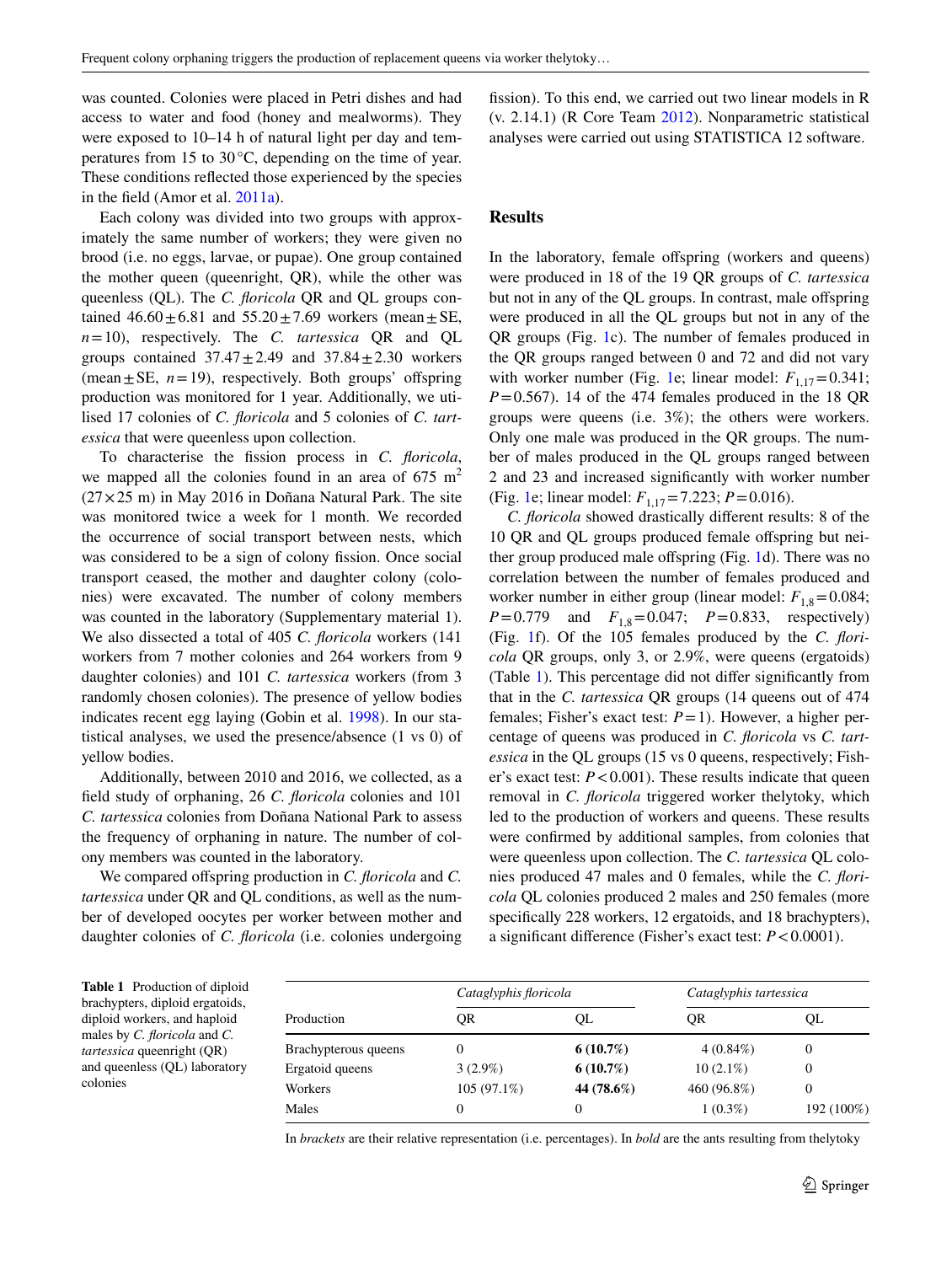The field plot contained 52 nests (density: 0.08 nests/ m<sup>2</sup>). Five *C. floricola* fission events were observed. To improve statistical power, we included two fission events that happened outside the plot. These 7 events produced 14 daughter colonies [fission distance= $7.92 \pm 5.28$  m  $(mean \pm SD)$ ]. Each mother colony produced between two and five daughter colonies. On one occasion, a daughter colony immediately split to produce a second daughter colony. The seven mother colonies and eight daughter colonies were excavated, and their demographic make-up was analysed. No queen was found in any of the 15 colonies, suggesting that fission had already begun when we started our survey: more specifically, the colonies that we thought were mother colonies may actually have been produced by recent fission events. The fact that there was no difference in the size of the mother and daughter colonies supports this idea (Mann–Whitney *U* test:  $Z=0.64$ ;  $P=0.52$ ). These colonies were, however, much smaller than those collected randomly in May–June, in the field study of orphaning (worker number in fissioning colonies vs in randomly collected colonies:  $40.1 \pm 19.3$  vs  $146.3 \pm 66.6$ , mean $\pm$ SD; Mann–Whitney *U* test: *Z*=4.68; *P*<0.0001). Males in a cocoon or imago phase were found in four of the seven mother colonies but not in any of the daughter colonies.

Workers with developed oocytes in their ovaries and displaying egg-laying activity were observed in both species (*C. floricola* and *C. tartessica*). In *C. floricola*, workers from the mother colonies were less likely to have developed ovaries than those from the daughter colonies (number of oocytes in ovaries of workers from mother vs daughter colonies:  $2.83 \pm 0.33$  vs  $7.78 \pm 0.40$ , mean  $\pm$  SE; linear model:  $F_{1,403} = 69.2$ ; *P*<0.0001). The number of workers with yellow bodies was also higher in daughter than in mother colonies (Chi-squared=42.38; *df*=1; *P*<0.0001). In *C. tartessica*, and in the three randomly chosen colonies, the number of developed oocytes per worker was  $8.2 \pm 0.79$  $(mean \pm SE)$ .

The field study of orphaning revealed that, in the late spring (May–June), *C. floricola* colonies were significantly more likely to be orphaned than were *C. tartessica* colonies (Fisher's exact test:  $P = 0.006$ ; Fig. [2](#page-3-0)). However, there was no difference between the two species in the early spring (March–April) or summer (August–September) (*P*=1 in both cases; Fig. [2\)](#page-3-0).

## **Discussion**

Under laboratory conditions, *C. tartessica* colonies produced only females when the mother queen was present and only males when she was absent. This outcome is relatively common in ants, in which the queen lays fertilised diploid eggs that mostly develop into workers. In



<span id="page-3-0"></span>**Fig. 2** Percentages of queenless (QL, *black bars*) and queenright (QR, *grey bars*) colonies of *C. floricola* and *C. tartessica* collected in the early spring (March–April), late spring (May–June), and summer (August–September). The numbers at the tops of the bars indicate the number of replicates (*n*). The two species differed significantly in their percentages of queenless vs queenright colonies in the late spring (Fisher's exact test)

the queen's presence, workers remain sterile. However, if she is removed, workers engage in arrhenotoky, laying eggs that develop into males (Hammond and Keller [2004](#page-4-1); Bourke [1988](#page-4-15); Crozier and Pamilo [1996\)](#page-4-16). The situation was very different for the *C. floricola* colonies: the workers produced daughters—new workers as well as ergatoid and brachypterous queens—via thelytoky, but no sons.

However, the question arises: why was worker thelytoky present under queenless conditions in the *C floricola* colonies but absent in the *C. tartessica* colonies? Both species have diverged very recently (maybe no later than 1 million years ago) which suggests that the occurrence of thelytoky has a low phylogenetic constrain. Otherwise, both species seem to have workers that lay trophic eggs, which help distribute nutrients to nestmates; this is a unique characteristic of social insects that is especially common in ants (Hölldobler and Wilson [1990](#page-4-0)). In addition, workers with active ovaries may be able to quickly produce reproductive eggs after queen loss (West-Eberhard [1981\)](#page-5-5). Our results show that, at least in *C. floricola*, these workers are transported to new daughter nests. We argue that thelytoky's benefits may be dependent on the likelihood of being orphaned; according to our field data, the likelihood of orphaning in the late spring was greater for *C. floricola* than for *C. tartessica*. The reason for this could lie in differences in how the two species carry out fission. The larger number of daughter colonies produced by *C. floricola* could results in an increased probability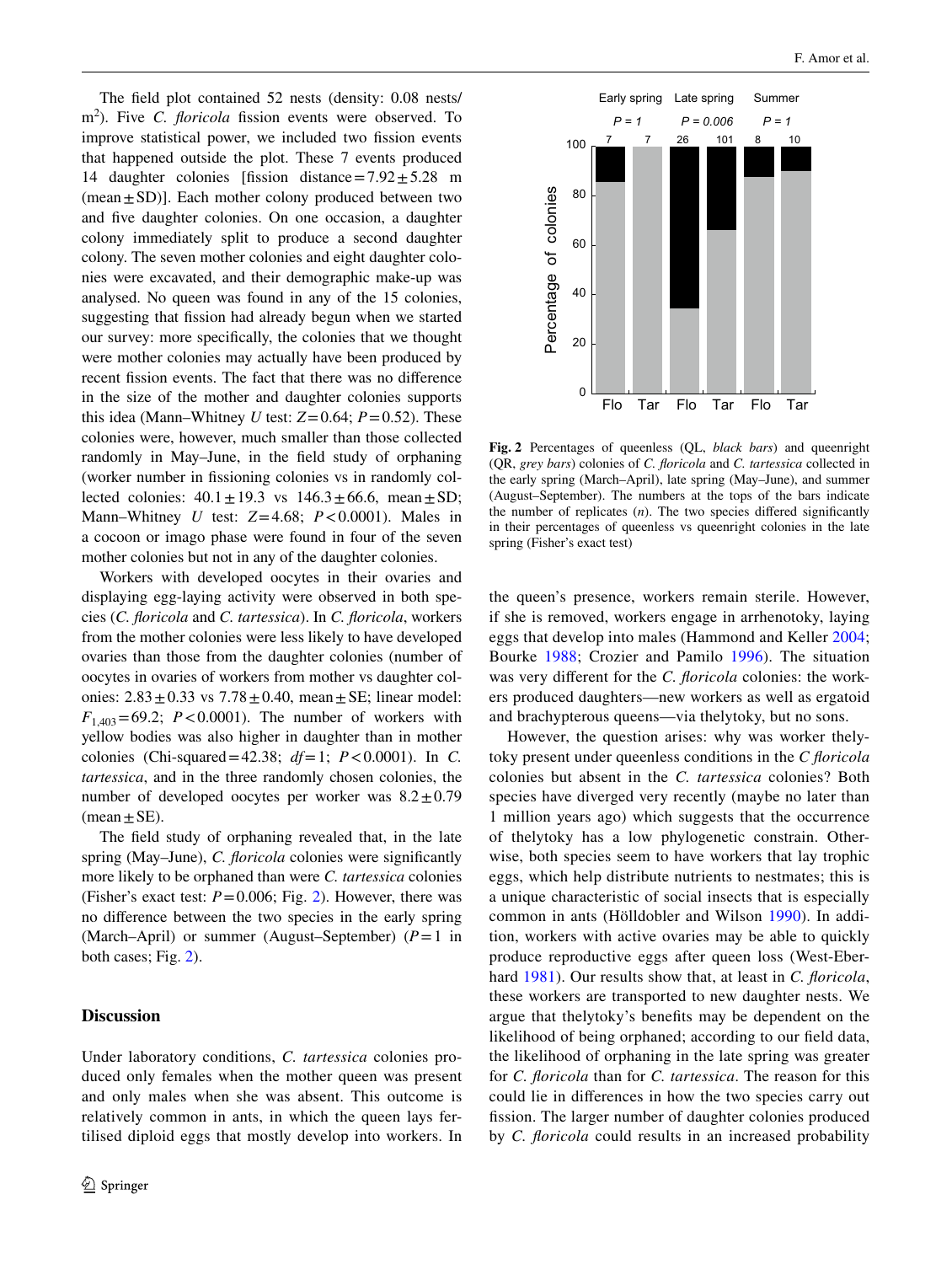of remaining isolated from the mother colony and, consequently, becoming orphans.

To answer the question regarding the absence of thelytoky in *C. tartessica*, we must also consider the potential costs associated with this process. One of these costs is the production of sterile diploid males (Agoze et al. [1994](#page-4-17); but see Cowan and Stahlhut [2004](#page-4-18), Doums et al. [2013a\)](#page-4-5). In hymenopterans, an individual develops as a female only when it is heterozygous at the sex locus, while hemizygous or homozygous state determines fertile haploid male or sterile diploid male respectively (van Wilgenburg et al. [2006](#page-5-6)). The production of diploid males may be a high cost on colony fitness because (1) they are usually sterile or they father sterile, triploid female progeny, and (2) queens mated with a single male carrying the same sex allele will produce 50% diploid males instead of workers (Pearcy et al. [2009\)](#page-5-7). Additional costs associated with thelytoky are the lower success of thelytokous egg hatching (Miyakawa and Mikheyev [2015a](#page-4-19)), the smaller size of new queens and the possibility of social conflicts among workers regarding the parentage of new queens (Doums et al. [2013a](#page-4-5); Greeff [1996\)](#page-4-20). Finally, thelytoky may increase the cost of inbreeding (Doums et al. [2013b](#page-4-21)). Note, however, that in a few species with unorthodox reproductive systems, queen thelytoky allows separating male and female genomes and thus prevents inbreeding (Pearcy et al. [2011;](#page-5-8) Miyakawa and Mikheyev [2015b\)](#page-4-22). As a result, it may be that, for *C. tartessica*, the previous costs of worker thelytoky do not outweigh its potential benefits (Tsuji [1995;](#page-5-9) Teseo et al. [2013\)](#page-5-10).

Our study suggests that thelytokous production of workers and queens by queenless workers of *C. floricola* could be an adaptive response to the higher probability of colony orphaning in the late spring. This process could be facilitated by the presence of workers with developed and active ovaries. Moreover, newly produced thelytokous queens could subsequently copulate with males that emerge during the male production period (June–July; Amor et al. [2011a\)](#page-4-13) and thus ensure colony survival. Future research should quantify thelytokous queen production in *C. floricola* and its impact on population genetic structure.

**Acknowledgements** We thank Sara Castro and Benjamin Carbonne for their help in the field. Fieldwork facilities were provided by ICTS-RBD. Ant collection procedures and experiments comply with Spanish legislation. This study was funded by the Spanish Ministry of Economy and Competitiveness and FEDER (projects CGL2012- 36181 and CGL2015-65807).

#### **References**

<span id="page-4-17"></span>Agoze M, Drezen JM, Renault S, Periquet G (1994) Analysis of the reproductive potential of diploid males in the wasp *Diadromus pulchellus* (Hymenoptera: Ichneumonidae). Bull Ent Res 84:213–218

- <span id="page-4-11"></span>Amor F, Ortega P (2014) *Cataglyphis tartessica* sp.n., a new ant species (Hymenoptera: Formicidae) in south-western Spain. Myrmecol News 19:125–132
- <span id="page-4-13"></span>Amor F, Ortega P, Cerdá X, Boulay RR (2011a) Solar elevation triggers foraging activity in a thermophilic ant. Ethology 117:1031–1039
- <span id="page-4-12"></span>Amor F, Ortega P, Jowers MJ, Cerdá X, Billen J, Lenoir A, Boulay RR (2011b) The evolution of worker-queen polymorphism in *Cataglyphis* ants: interplay between individual and colony-level selections. Behav Ecol Sociobiol 65:1473–1482
- <span id="page-4-3"></span>Boulay R, Aron S, Cerdá X, Doums C, Hefetz A, Monnin T (2017) Social life in arid environments: the case study of *Cataglyphis* ants. Ann Rev Entomol 62:305–321
- <span id="page-4-15"></span>Bourke AFG (1988) Worker reproduction in the higher eusocial Hymenoptera. Q Rev Biol 63:291–311
- <span id="page-4-8"></span>Cagniant H (1979) La parthénogénese thélytoque et arrhénotoque chez la fourmi *Cataglyphis cursor* Fonsc. (Hym. Form.). Cycle biologique en élevage des colonies avec reine et des colonies sans reine. Insect Soc 26:51–60
- <span id="page-4-18"></span>Cowan DP, Stahlhut JK (2004) Functionally reproductive diploid and haploid males in an inbreeding hymenopteran with complementary sex determination. Proc Natl Acad Sci USA 101:10374–10379
- <span id="page-4-2"></span>Cronin AL, Chifflet-Belle P, Fédéreci P, Doums C (2016) High intercolonial variation in worker nestmate relatedness and diverse social structure in a desert ant from Mongolia. Insect Soc 63:87–98
- <span id="page-4-16"></span>Crozier RH, Pamilo P (1996) Evolution of social insect colonies: sex allocation and kin selection. Oxford University Press, Oxford
- <span id="page-4-5"></span>Doums C, Cronin AL, Ruel C, Fédérici P, Haussy C, Tirard C, Monnin T (2013a) Facultative use of thelytokous parthenogenesis for queen production in the polyandrous ant *Cataglyphis cursor*. J Evol Biol 26:1431–1444
- <span id="page-4-21"></span>Doums C, Ruel C, Clémencet J, Fédérici P, Cournault L, Aron S (2013b) Fertile diploid males in the ant *Cataglyphis cursor*: a potential cost of thelytoky. Behav Ecol Sociobiol 67:1983–1993
- <span id="page-4-7"></span>Eyer PA, Leniaud L, Darras H, Aron S (2013) Hybridogenesis through thelytokous parthenogenesis in two *Cataglyphis* desert ants. Mol Ecol 22:947–955
- <span id="page-4-14"></span>Gobin B, Peeters C, Billen J (1998) Production of trophic eggs by virgin workers in the ponerine ant Gnamptogenys menadensis. Physiol Entomol 23:329–336
- <span id="page-4-20"></span>Greeff JM (1996) Effects of Thelytokous Worker Reproduction on Kin-Selection and Conflict in the Cape Honeybee, *Apis mellifera capensis*. Philisoph Trans R Soc B 351:134
- <span id="page-4-1"></span>Hammond RL, Keller L (2004) Conflict over male parentage in social insects. PLoS Biol 2:e248
- <span id="page-4-0"></span>Hölldobler B, Wilson EO (1990) The ants. Harvard University Press, Berlin
- <span id="page-4-10"></span>Jowers MJ, Amor F, Ortega P, Lenoir A, Boulay R, Cerdá X, Galarza JA (2014) Recent speciation and secondary contact in endemic ants. Mol Ecol 23:2529–2542
- <span id="page-4-6"></span>Leniaud L, Darras H, Boulay R (2012) Social hybridogenesis in the clonal ant *Cataglyphis hispanica*. Curr Biol 22:1188–1193
- <span id="page-4-9"></span>Leniaud L, Hefetz A, Grumiau L, Aron S (2011) Multiple mating and supercoloniality in *Cataglyphis* desert ant. Biol J Linn Soc 104:866–876
- <span id="page-4-19"></span>Miyakawa MO, Mikheyev AS (2015a) Males are here to stay: fertilization enhances viable egg production by clonal queens of the little fire ant (Wasmannia auropunctata). Sci Nat 102:15
- <span id="page-4-22"></span>Miyakawa MO, Mikheyev AS (2015b) QTL mapping of sex determination loci supports an ancient pathway in ants and honey bees. PLoS Genet 11(11):e1005656
- <span id="page-4-4"></span>Pearcy M, Aron S, Doums C, Keller L (2004) Conditional use of sex and parthenogenesis for worker and queen production in ants. Science 306:1780–1783